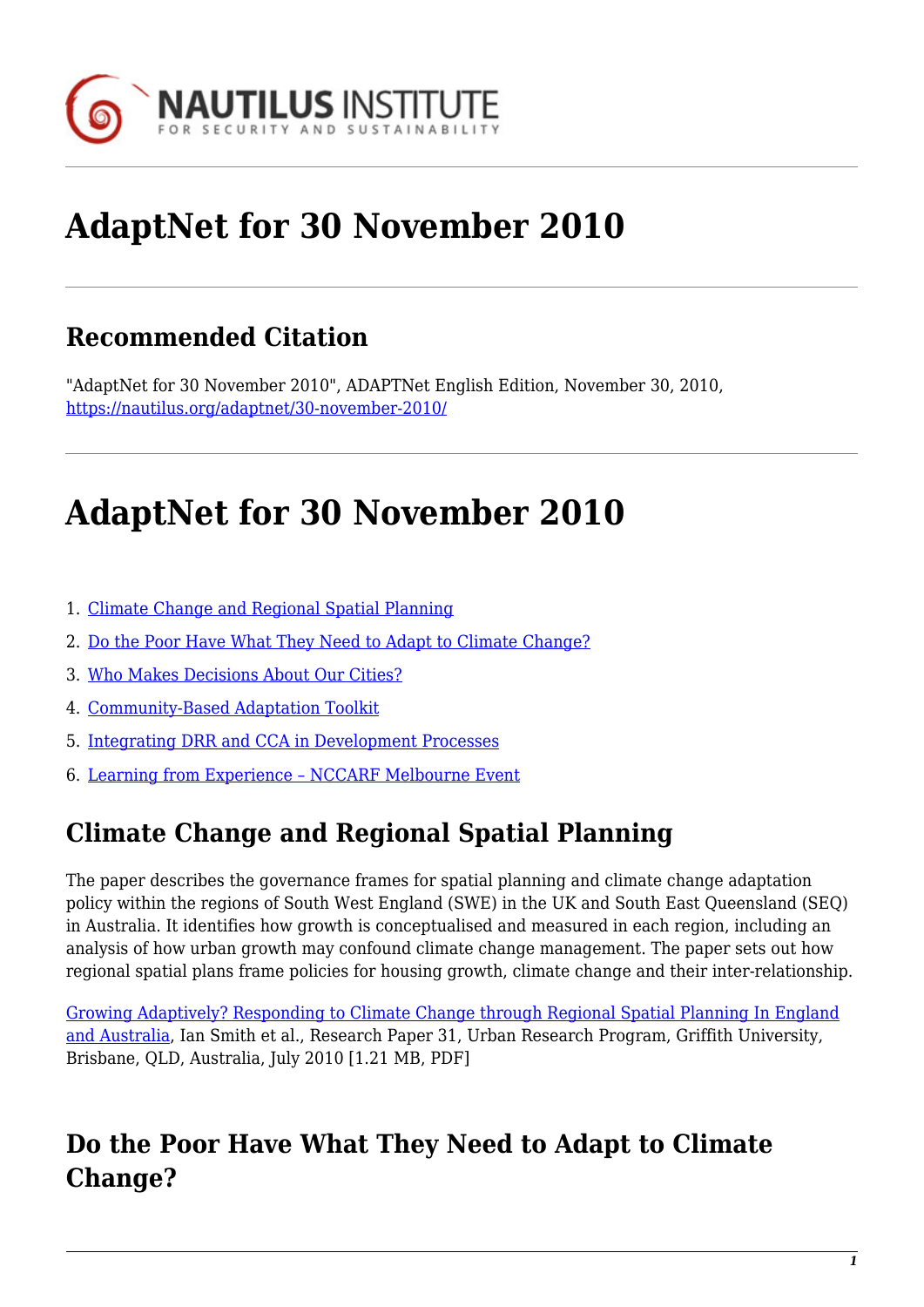This study examines the ability of the poor in Nepal to adapt to climate change. It explores the adaptive capacity of communities in the Koshi Tappu area by examining whether or not they have the required capital assets (human, social, natural, physical, and financial capital) to remain resilient in the face of continuous climate extreme events.

[Do the Poor Have What They Need to Adapt to Climate Change? A Case Study of Nepal](http://www.informaworld.com/smpp/content~db=all~content=a926080445), Hari Bansha Dulal et al., Local Environment, vol. 15, no. 7, pp. 621–635, August 2010 [380 KB, PDF]

## <span id="page-1-0"></span>**Who Makes Decisions About Our Cities?**

The report focuses on city governance by exploring who makes decisions about our cities and how they are made. It investigates city-level decision making in eight cities (Vancouver, Toronto, Seattle, Portland, Chicago, Austin, Dublin and Copenhagen). The report's findings have two major implications for Australian cities: first, residents must be involved in decisions; second, changing structures does not, in itself, result in success.

[Cities - Who Decides?](http://www.grattan.edu.au/publications/052_cities_who_decides.pdf) Jane-Frances Kelly, Grattan Institute, Melbourne, Victoria, Australia, October 2010 [1.92 MB, PDF]

# <span id="page-1-1"></span>**Community-Based Adaptation Toolkit**

This community-based adaptation (CBA) toolkit offers a practical 'how-to' guide for teams completing the CBA project cycle. It includes step-by-step guidance and recommended tools for various stages of the project cycle, along with links to useful resources and checklists for key project documents. The toolkit includes a reference set of CBA standards to help ensure high quality analysis, design, project implementation and information and knowledge management.

[Community-Based Adaptation Toolkit \(Digital Toolkit – Version 1.0\)](http://www.careclimatechange.org/files/toolkit/CARE_CBA_Toolkit.pdf), CARE International and International Institute for Sustainable Development (IISD), July 2010 [0.98 MB, PDF]

## <span id="page-1-2"></span>**Integrating DRR and CCA in Development Processes**

This review provides a snapshot of current levels of convergence of disaster risk reduction (DRR) and climate change adaptation (CCA) at multiple scales. It assesses the similarities and differences between DRR and CCA and examines what is at stake if the two agendas do not converge. The review presents updated evidence of where DRR and CCA are already converging, followed by a section re-evaluating obstacles to further convergence.

[Assessing Progress on Integrating Disaster Risk Reduction and Climate Change Adaptation in](http://community.eldis.org/.59e0d267/Convergence.pdf) [Development Processes,](http://community.eldis.org/.59e0d267/Convergence.pdf) Tom Mitchell, Maarten van Aalst and Paula Silva Villanueva, SCR Discussion Paper 2, Institute of Development Studies, University of Sussex, UK, September 2010 [358 KB, PDF]

## <span id="page-1-3"></span>**Learning from Experience – NCCARF Melbourne Event**

This NCCARF event will take place in Melbourne on 7 December 2010. It will examine various case studies of past extremes to explore questions, such as: What makes communities vulnerable to extreme events? How and why do communities change their behaviour after extremes? What are the enablers of successful adaptation actions? What actions strengthen resilience, and what are examples of maladaptation? On-line registration may be made by 2 December 2010.